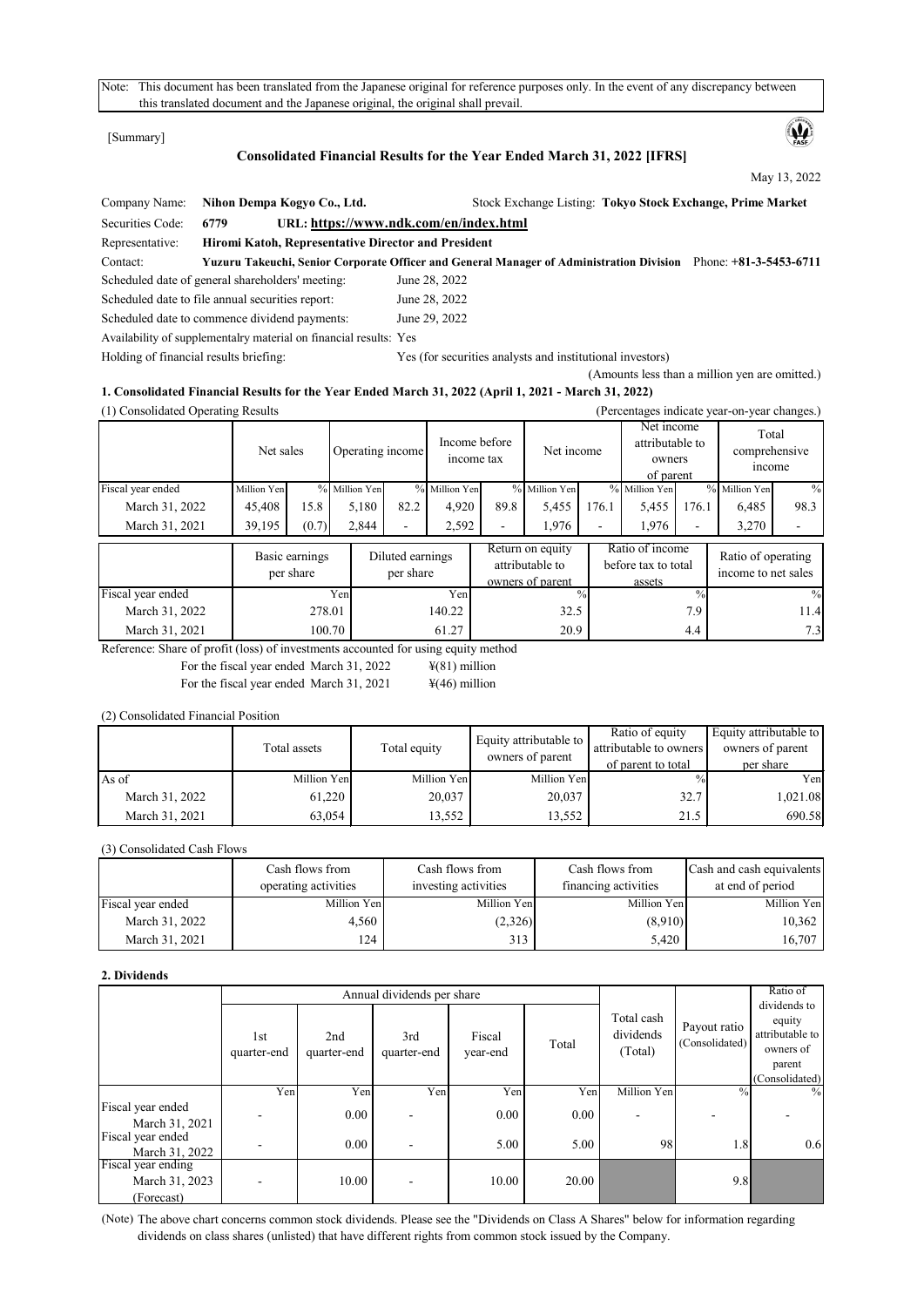#### **3. Consolidated Financial Forecast for the Year Ending March 31, 2023 (April 1, 2022 - March 31, 2023)**

|                    | Tercentages indicate year-on-year changes) |      |                  |        |                             |        |                              |        |                 |               |                |
|--------------------|--------------------------------------------|------|------------------|--------|-----------------------------|--------|------------------------------|--------|-----------------|---------------|----------------|
|                    |                                            |      |                  |        |                             |        |                              |        |                 | Net income    |                |
|                    | Net sales                                  |      | Operating income |        | Income before<br>income tax |        | Net income<br>for the period |        | attributable to |               | Basic earnings |
|                    |                                            |      |                  |        |                             |        |                              |        | owners          |               | per share      |
|                    |                                            |      |                  |        |                             |        |                              |        | of parent       |               |                |
|                    | Million Yen                                |      | % Million Yen    |        | % Million Yen               |        | % Million Yen                |        | % Million Yen   | $\frac{0}{0}$ | Yen            |
| Six months ending  | 24,200                                     | 8.7  | 2,300            | (19.0) | 2,100                       | (19.3) | 1,800                        | (25.9) | 1,800           | (25.9)        | 91.72          |
| September 30, 2022 |                                            |      |                  |        |                             |        |                              |        |                 |               |                |
| Fiscal year ending | 50,000                                     | 10.1 | 5.000            | (3.5)  | 4.600                       | (6.5)  | 4.000                        | (26.7) | 4.000           | (26.7)        | 203.83         |
| March 31, 2023     |                                            |      |                  |        |                             |        |                              |        |                 |               |                |

(1) Changes in significant subsidiaries during the period

(Changes in "Specified Subsidiaries" accompanying changes in scope of consolidation): **Yes**

[Newly included] - subsidiaries [Excluded] 1 subsidiary (Name: Suzhou NDK Co., Ltd.)

**None**

(2) Changes in accounting policies and accounting estimates

i) Changes in accounting policies required by IFRS: Yes

**None** ii) Changes in accounting policies other than i ):

iii) Changes in accounting estimates:

(3) Number of issued shares (Ordinary shares)

Number of issued shares at the end of the period<br>  $\frac{1}{2}$  (including treesury shares)

- ii) Number of treasury shares at the end of the period
- 
- period

|      | Number of issued shares at the end of the period<br>(including treasury shares) | March 31, 2022 | 20,757,905 | March 31, 2021 | 20,757,905 |
|------|---------------------------------------------------------------------------------|----------------|------------|----------------|------------|
|      | ii) Number of treasury shares at the end of the period                          | March 31, 2022 | 1.133.805  | March 31, 2021 | 1,133,755  |
| iii) | Average number of shares outstanding for the<br>period                          | March 31, 2022 | 19,624,146 | March 31, 2021 | 19.624.283 |
|      |                                                                                 |                |            |                |            |

 $(D_{\text{unstable}})$  is directed year-on-year-on-year-on-

#### **(Reference) Overview of non-consolidated financial results**

## **1. Non-consolidated financial results for the year ended March 31, 2022 (April 1, 2021 to March 31, 2022)**

(1) Non-Consolidated Operating Results (Percentages indicate year-on-year changes)

|                   | Net sales   |                                                        | Operating income |               | Ordinary income |               | Net income  |       |
|-------------------|-------------|--------------------------------------------------------|------------------|---------------|-----------------|---------------|-------------|-------|
| Fiscal year ended | Million Yen | $\frac{10}{6}$                                         | Million Yen      | $\frac{0}{0}$ | Million Yen     | $\frac{0}{6}$ | Million Yen | $1\%$ |
| March 31, 2022    | 39,959      | 19.6                                                   | 1,376            |               | 1,555           | -             | 4,859       |       |
| March 31, 2021    | 33,407      | (4.2)                                                  | (2,183)          |               | (1,808)         |               | 25          |       |
|                   |             | Basic earnings per share<br>Diluted earnings per share |                  |               |                 |               |             |       |
| Fiscal year ended |             |                                                        | Yen              |               | Yen             |               |             |       |
| March 31, 2022    |             | 247.63                                                 |                  |               | 124.90          |               |             |       |

(2) Non-consolidated Financial Position

|                | Total assets | Net Assets  | Equity-to-asset ratio | Net assets per share |
|----------------|--------------|-------------|-----------------------|----------------------|
| As of          | Million Yen  | Million Yen | $\%$                  | Yen                  |
| March 31, 2022 | 54,734       | 15,418      | 28.2                  | 785.70               |
| March 31, 2021 | 54,116       | 10,505      | 19.4                  | 535.36               |

Reference: Equity

As of March 31, 2022 As of March 31, 2021 ¥10,505 million ¥15,418 million

\* This summary of the business results and the attached financial statements are unaudited.

March 31, 2021 1.31 1.31 0.80

\* Explanation about appropriate use of consolidated financial forecast, other special notes

1. The Company is scheduled to hold a conference call on the full-year financial results on May 27, 2022, for securities analysts and institutional investors. The materials distributed will be posted on the Company's IR website promptly after the conference call.

2. Forward-looking statements in this document about our future performance are based on the information that are available to us at the time of disclosure and certain assumptions deemed reasonable. Due to unforeseen circumstances, actual results may differ significantly from such estimates.

(shares)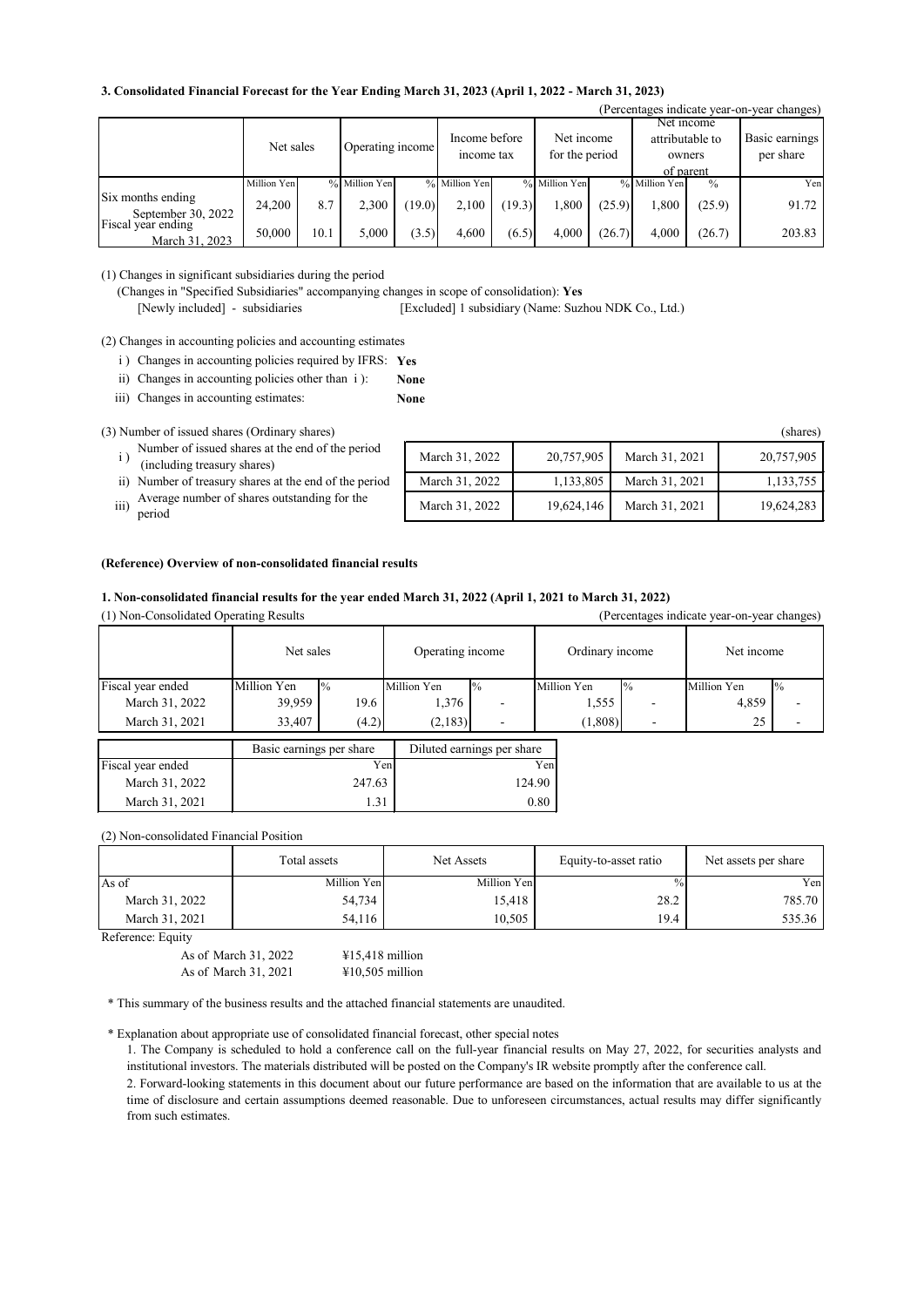# **(Reference) Dividends on Class A Shares**

| Dividends per share related to Class A Shares with different rights from those of common shares are as follows: |  |  |  |
|-----------------------------------------------------------------------------------------------------------------|--|--|--|
|-----------------------------------------------------------------------------------------------------------------|--|--|--|

|                    | Annual dividends per share |             |             |           |           |  |  |  |  |
|--------------------|----------------------------|-------------|-------------|-----------|-----------|--|--|--|--|
| Class A Shares     | 1st                        | 2nd         | 3rd         | Fiscal    | Total     |  |  |  |  |
|                    | quarter-end                | quarter-end | quarter-end | year-end  |           |  |  |  |  |
| Fiscal year ended  | Yen.                       | Yen         | Yen         | Yen       | Yen       |  |  |  |  |
| March 31, 2021     |                            | 0.00        |             | 0.00      | 0.00      |  |  |  |  |
| March 31, 2022     |                            | 0.00        |             | 19,283.75 | 19,283.75 |  |  |  |  |
| Fiscal year ending |                            |             |             |           |           |  |  |  |  |
| March 31, 2023     |                            |             |             |           |           |  |  |  |  |
| (forecast)         |                            |             |             |           |           |  |  |  |  |

(Note)

The number of Class A Shares in issue is 5,000 shares; the total amount of dividends on the class shares is ¥96 million for the fiscal year ended March 31, 2022. They were initially issued on August 5, 2020, all scheduled to be acquired in cash, and canceled on May 26, 2022, based on the resolution made at the Board of Directors' meeting dated March 29, 2022. Hence, no dividends on Class A shares are expected to incur in the fiscal year ending March 2023.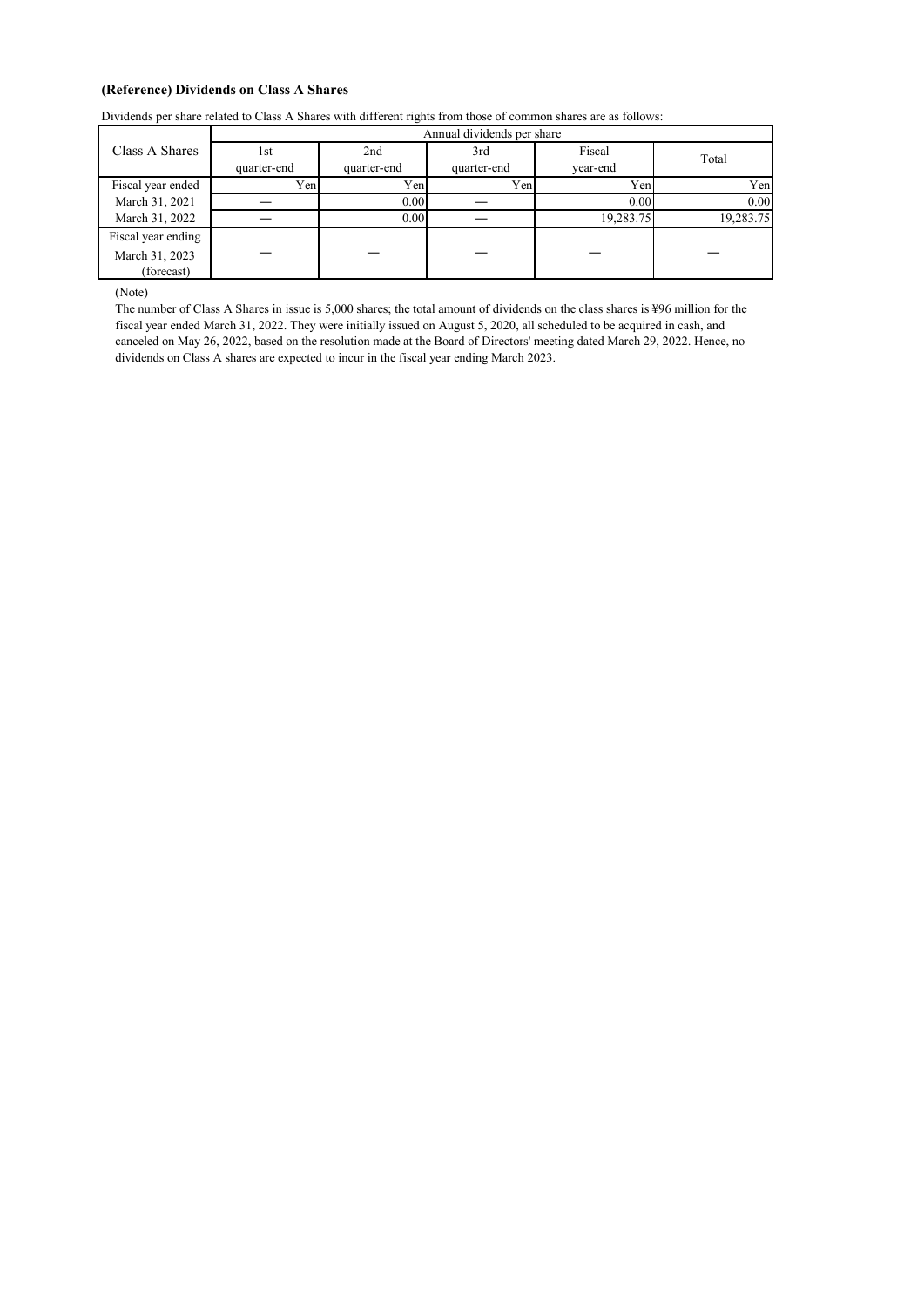# **Table of Contents**

| 1. Qualitative Information on the Financial Results for the Year Ended March 31, 2022 ················· 2                                                              |  |
|------------------------------------------------------------------------------------------------------------------------------------------------------------------------|--|
|                                                                                                                                                                        |  |
| (2) Financial Condition $\cdots$ $\cdots$ $\cdots$ $\cdots$ $\cdots$ $\cdots$ $\cdots$ $\cdots$ $\cdots$ $\cdots$ $\cdots$ $\cdots$ $\cdots$ $\cdots$ $\cdots$         |  |
| (3) Cash Flow Analysis $\cdots$ $\cdots$ $\cdots$ $\cdots$ $\cdots$ $\cdots$ $\cdots$ $\cdots$ $\cdots$ $\cdots$ $\cdots$ $\cdots$ $\cdots$ $\cdots$ $\cdots$ $\cdots$ |  |
|                                                                                                                                                                        |  |
|                                                                                                                                                                        |  |
|                                                                                                                                                                        |  |
|                                                                                                                                                                        |  |
|                                                                                                                                                                        |  |
|                                                                                                                                                                        |  |
|                                                                                                                                                                        |  |
|                                                                                                                                                                        |  |
|                                                                                                                                                                        |  |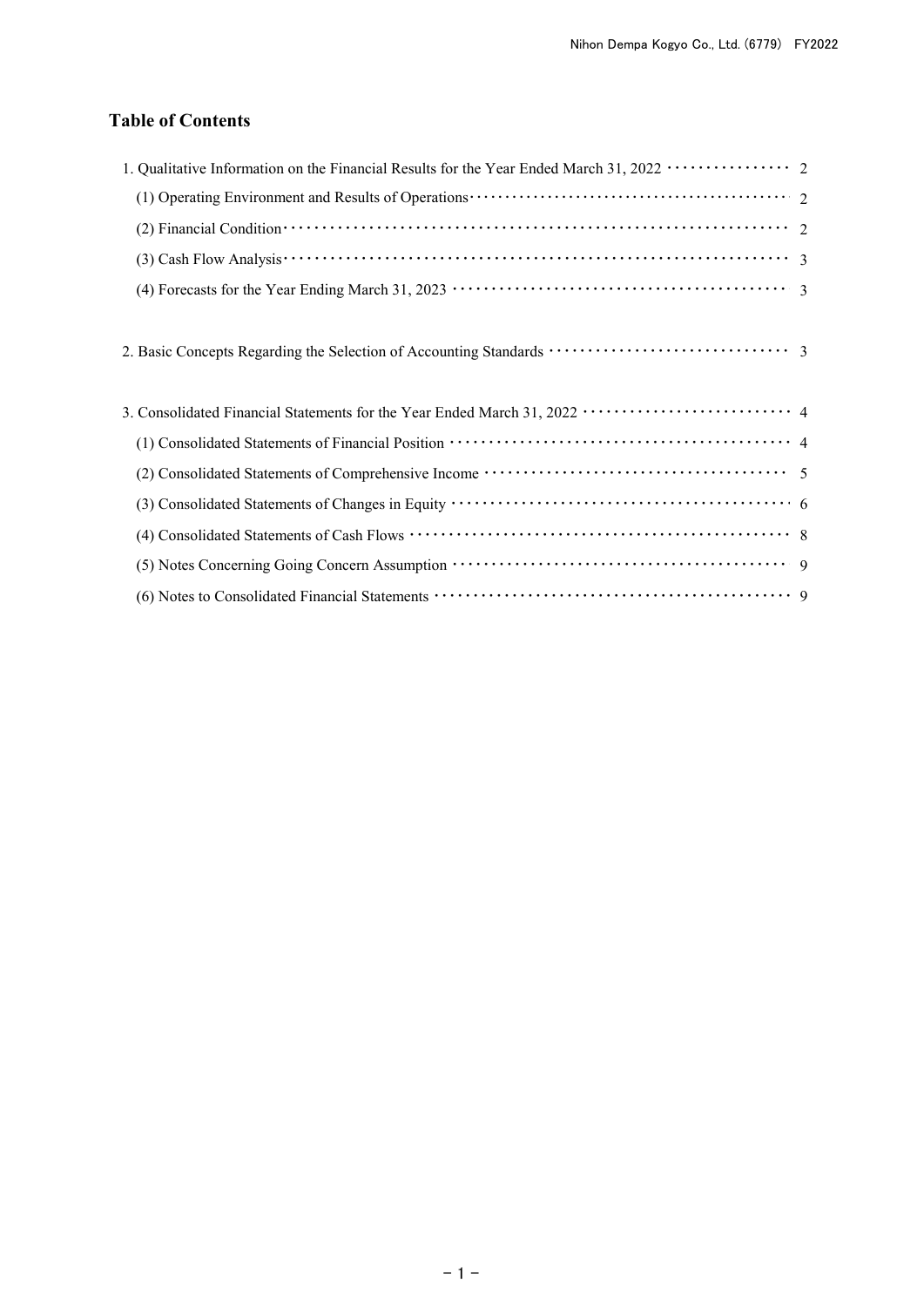#### **1. Qualitative Information on the Financial Results for the year Ended March 31, 2022**

#### **(1) Operating Environment and Results of Operations**

The world economy during the first half of the reporting period (April to September 2021) was on a recovery trend, with large-scale monetary easing and aggressive government spending implemented in major countries, whereas the prolonged turmoil in the supply chains due to the shortages of procuring parts such as semiconductors and the resurgence of the COVID-19 infections cast a shadow over the momentum of recovery. In 2022, in addition to the United States' move toward monetary tightening aiming to curb inflation, new uncertainty factors have emerged about the future of the world economy, such as Russia's invasion of Ukraine and the city lockdowns by the 'zero-COVID' policy in China.

In the automotive and smartphone markets, the Company's primary business domains, the shortage of semiconductors and other parts, and China 's zero-COVID policy have affected the production of the finished car and smartphone manufacturers. In spite of such unfavorable circumstances, the orders from Tier 1 customers, i.e., manufacturers who supply parts to finished car manufacturers, have remained high in the automotive applications, which account for nearly half of the sales, with the consolidated net sales for the fiscal year under review increasing over 20% year on year. In the mobile communications applications, which account for nearly 20% of the sales, consolidated net sales for the fiscal year under review have increased only slightly year on year due to declined sales of TCXO (Temperature Compensated Crystal Oscillators), although sales of 76.8MHz crystal units with built-in thermistors for 5G smartphones increased steadily. In industrial equipment applications, which represent nearly 10% of the sales, the sales to major Chinese communication equipment manufacturers declined due to tighter export restrictions imposed by the U.S. government. Reflecting increased demand from 5G base stations in the United States and other countries, however, net sales for the fiscal year under review declined only slightly year on year. Sales for consumer and IoT applications also increased compared with the previous year.

As a result, consolidated net sales for the fiscal year under review recorded ¥ 45,408 million, a 15.8% increase year on year.

Concerning income and losses, net income improved in automotive applications, reflecting a significant increase in sales. In addition, the sales increase of 76.8MHz crystal units with built-in thermistors for 5G smartphones significantly contributed to better profitability. In other operating income, the Group recorded government grant income of ¥ 1,136 million, which had been granted from the Suzhou Municipal government earlier, upon completion of factory transfer to the consolidated subsidiary (Suzhou NDK Co., Ltd.) in Suzhou, China. The Company recorded ¥492 million expenses in other operating expenses associated with Niigata NDK's business termination. As for the losses on buildings, machinery, and inventories incurred from the flood damages the factories in Malaysia suffered due to heavy rains on December 18, 2021, the impact on the results of operations was insignificant since they were covered by insurance. The factories in Malaysia have resumed full production since April 2022. We have also recorded income taxes-deferred of  $\frac{1}{2}(1,665)$  million by recording long-term deferred tax assets of ¥1,917 million.

Consequently, in the fiscal year under review, the Company reported an operating income of ¥ 5,180 million, an 82.2% increase from the previous year; income before income taxes of ¥ 4,920 million, an 89.8% increase year on year; and net income of ¥ 5,455 million, 176.1% increase year on year.

The Company had recorded a total of  $44,405$  million in the previous fiscal year for gain on sales and gain from the remeasurement of subsidiary shares for having sold a 51% stake of NDK SAW devices Co., Ltd., which was a whollyowned subsidiary. The Company also had recorded business restructuring expenses of ¥1,118 million in the previous year.

#### **(2) Financial Condition**

As at the fiscal year-end (March 31, 2022), total assets stood at  $\frac{1}{2}61,220$  million, a  $\frac{1}{2}1,833$  million decrease from the previous fiscal year-end, reflecting the following factors: a decrease of ¥6,344 million in cash and cash equivalents; an increase of ¥ 1,362 million in trade receivables; an increase of ¥ 1,656 million in inventories and an increase of 1,418 million in deferred tax assets. Total liabilities amounted to  $\frac{1}{41}$ ,182 million, an  $\frac{1}{48}$ ,319 million decrease from the previous fiscal year-end, owing mainly to an ¥8,447 million decrease in loans and borrowings, a ¥1,315 million increase in trade and other payables, and a ¥1,205 million decrease in advances received in other current liabilities. Equity attributable to the owners of the Company stood at ¥20,037 million, a ¥6,485 million increase, due to increased comprehensive income.

As a result, the ratio of equity attributable to the owners of the Company was 32.7%, 11.2 percentage points higher than the previous fiscal year-end of 21.5%.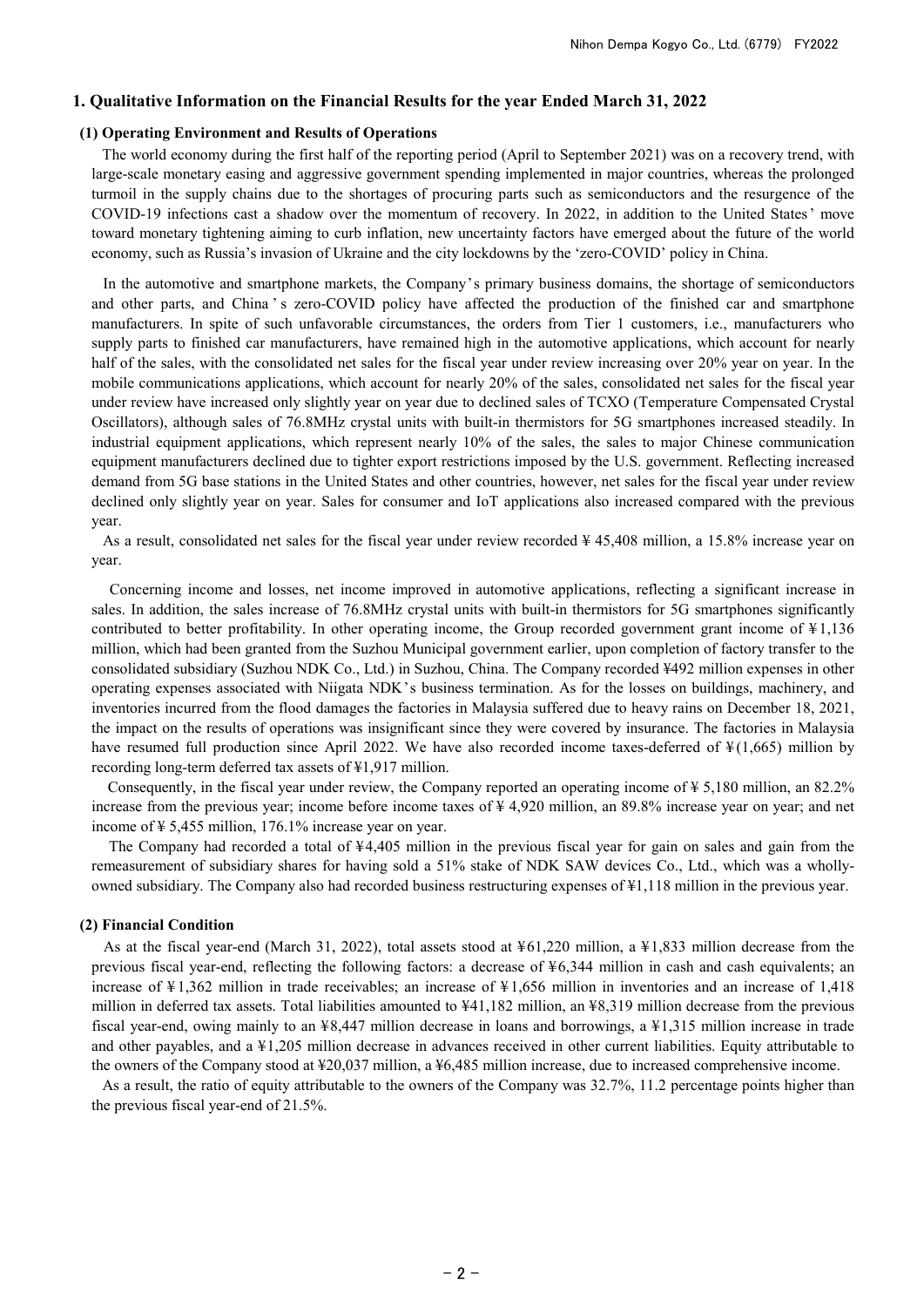### **(3) Cash Flow Analysis**

Cash flow activities for the fiscal year under review were as follows:

Net cash provided by operating activities totaled a positive ¥4,560 million, ¥4,436 million higher than the previous fiscal year. Negative factors entailed an increase of ¥ 1,186 million in inventories, ¥ 1,157 million from government grant income, and an increase of ¥764 million in trade receivables. Positive factors included income before income tax of ¥4,920 million and depreciation and amortization of ¥2,974 million.

Net cash used in investing activities was a negative ¥2,326 million, ¥2,640 million lower than a year earlier. Negative factors included expenditures of ¥2,406 million for purchase of property, plant and equipment.

Net cash used in financing activities totaled a negative ¥8,910 million, ¥14,331 million lower than the previous fiscal year, reflecting ¥ 25,284 million in proceeds from long-term loans and borrowings and negative ¥ 32,555 million in repayment of long-term loans and borrowings.

Accordingly, the balance of cash and cash equivalents on a consolidated basis at the end of the fiscal year under review amounted to ¥10,362 million, a decrease of ¥6,344 million from the end of the previous fiscal year.

#### **(4) Forecasts for the Year Ending March 31, 2023**

The Company will start the New Medium-Term Management Plan (the New MTMP) for the fiscal year 2022 ending March 2023 through the fiscal year 2024 ending March 2025 (FY2022-FY2024). In the New MTMP, we expect higher demand for high-precision, high-reliability crystal devices, one of our strengths, with a prospect of full-fledged demand for the high-speed communication standard "5G" and an increase of ADAS (Advanced Driver Assistance System) devices loaded in cars. We will make aggressive capital investments by responding to these opportunities. In terms of our financials, we will compress borrowings steadily and propel ourselves toward constructing a sound financial structure.

Regarding the forthcoming year's business environment, higher uncertainty is anticipated in the outlook of the global economy, with Russia's invasion of Ukraine and China's zero-COVID policy. In particular, there are concerns about the confusion of the logistics network due to the lockdown in Shanghai City and declined demand in the smartphone market in China.

Even in these circumstances, in automotive applications, in particular, demands from the Tier 1 manufacturers are still strong despite the foreseeable effect of the city blockage in Shanghai. On condition that the lockdown in the City is lifted in the second quarter, we expect a year-on-year increase in the full-year sales. In mobile communications applications, sales in China's smartphone market are expected to remain low. In contrast, further sales increase in 76.8MHz crystal units with built-in thermistors is expected in the market as a whole, along with the shift to higher-frequency 5G smartphones. In addition, sales of ultra-compact crystal units are expected to increase for the 5G smartphones and wearable device applications.

For the next fiscal year, profits are expected to increase year on year, excluding the grant income and other special factors, despite income-reducing factors such as higher parts prices and fixed costs. With regard to fixed costs, along with the completion of the structural reform we had been working on since 2018 and the shift to the growth phase, we plan to increase investment in human resources, facilities, and systems.

For the outlook of the consolidated business results in the next fiscal year, we forecast net sales of ¥50,000 million (up 10.1% year on year), operating income of ¥5,000 million (down 3.5% year on year), income before income taxes of ¥4,600 million (down 6.5% year on year), and net income of ¥4,000 million (down 26.7% year on year). The exchange rate is assumed to be ¥115 to the U.S. dollar.

Forward-looking statements about our future performance are based on the information available to us at the time of disclosure and certain assumptions deemed to be reasonable. Due to unforeseen circumstances, actual results may differ significantly from such estimates.

#### **2. Basic Concept Regarding the Selection of Accounting Standards**

The Group has applied International Financial Reporting Standards (IFRS), global standards of accounting, from the fiscal year ended March 31, 2010, to improve international comparability of consolidated financial statements and enhance financial reporting quality and management efficiency.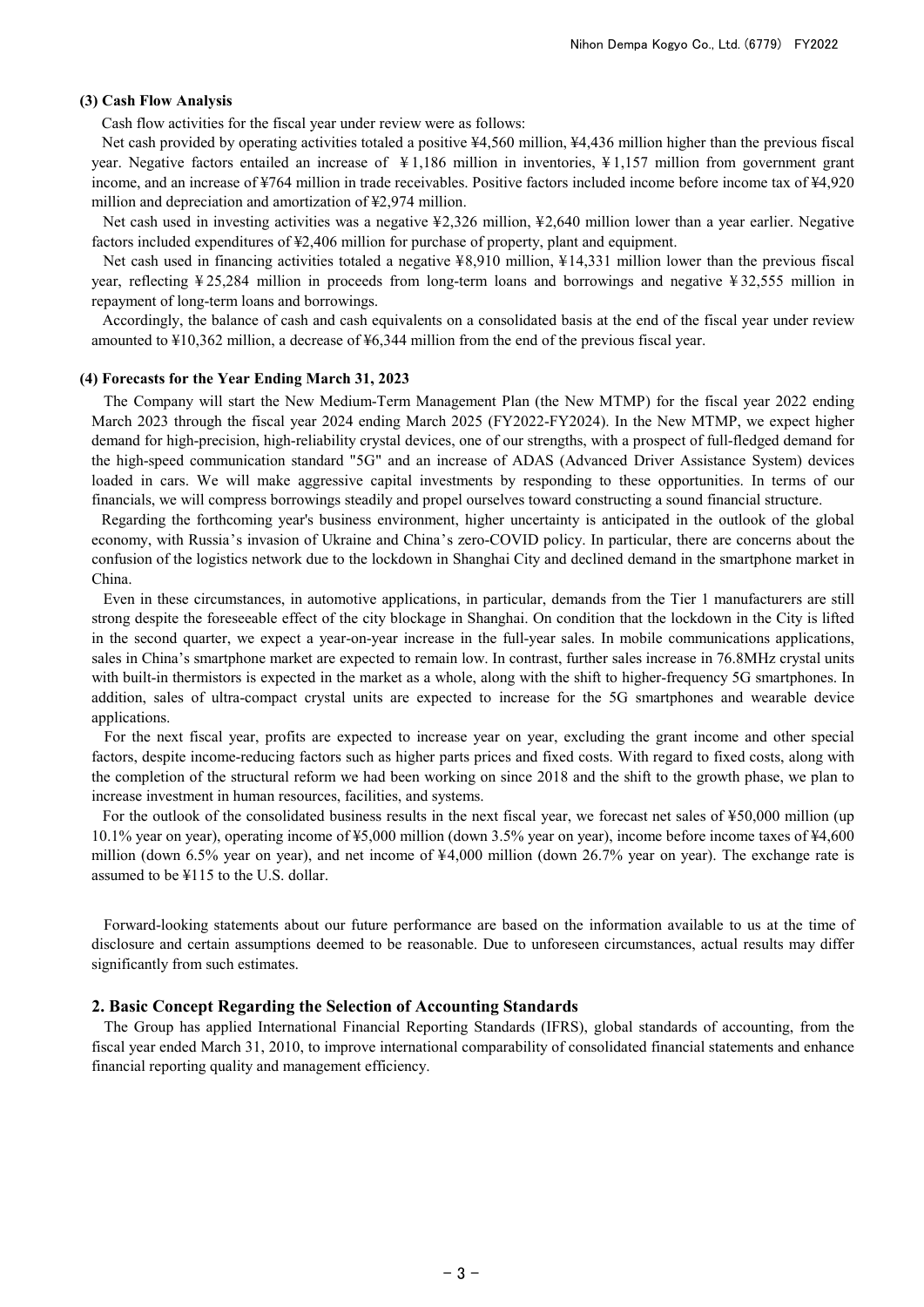# **Financial Statements**

# **(1) Consolidated Statements of Financial Position**

|                                                    | (Millions of yen) |                  |  |  |
|----------------------------------------------------|-------------------|------------------|--|--|
|                                                    | March 31, 2021    | March 31, 2022   |  |  |
| Assets                                             |                   |                  |  |  |
| Current assets:                                    |                   |                  |  |  |
| Cash and cash equivalents                          | 16,707            | 10,362           |  |  |
| Trade receivables                                  | 10,924            | 12,287           |  |  |
| Inventories                                        | 10,134            | 11,790           |  |  |
| Income taxes refundable                            | 788               | 3                |  |  |
| Others                                             | 2,961             | 3,531            |  |  |
| Total current assets                               | 41,515            | 37,974           |  |  |
| Non-current assets:                                |                   |                  |  |  |
| Property, plant and equipment                      | 16,440            | 16,791           |  |  |
| Intangible assets                                  | 176               | 167              |  |  |
| Investments accounted for using the equity method  | 2,844             | 2,762            |  |  |
| Other financial assets                             | 1,024             | 1,039            |  |  |
| Deferred tax assets                                | 498               | 1,917            |  |  |
| Others                                             | 553               | 566              |  |  |
| Total non-current assets                           | 21,538            | 23,245           |  |  |
| Total assets                                       | 63,054            | 61,220           |  |  |
| Liabilities                                        |                   |                  |  |  |
| Current liabilities:                               |                   |                  |  |  |
| Loans and borrowings                               | 2,101             | 1,261            |  |  |
| Lease liabilities                                  | 466               | 407              |  |  |
| Trade and other payables                           | 7,334             | 8,650            |  |  |
| Derivative liabilities                             | 331               | 466              |  |  |
| Provisions                                         | 321               | 687              |  |  |
| Income taxes payable                               | 609               | 953              |  |  |
| Others                                             | 1,870             | 714              |  |  |
| Total current liabilities                          | 13,035            | 13,141           |  |  |
| Non-current liabilities:                           |                   |                  |  |  |
| Loans and borrowings                               | 31,630            | 24,022           |  |  |
| Lease liabilities                                  | 1,525             | 1,443            |  |  |
| Deferred tax liabilities                           | 492               | $\boldsymbol{0}$ |  |  |
| Employee benefits                                  | 2,411             | 2,140            |  |  |
| Provisions                                         | 157               | 163              |  |  |
| Deferred government grants                         | 9                 | 31               |  |  |
| Others                                             | 239               | 239              |  |  |
| Total non-current liabilities                      | 36,466            | 28,040           |  |  |
| Total liabilities                                  | 49,501            | 41,182           |  |  |
| Equity                                             |                   |                  |  |  |
| Equity attributable to owners of the Company       |                   |                  |  |  |
| Share capital                                      | 5,596             | 5,596            |  |  |
| Share premium                                      | 5,515             | 5,515            |  |  |
| Other components of equity                         | (773)             | 201              |  |  |
| Retained earnings                                  | 3,213             | 8,724            |  |  |
| Total equity attributable to owners of the Company | 13,552            | 20,037           |  |  |
| Total equity                                       | 13,552            | 20,037           |  |  |
| Total liabilities and equity                       | 63,054            | 61,220           |  |  |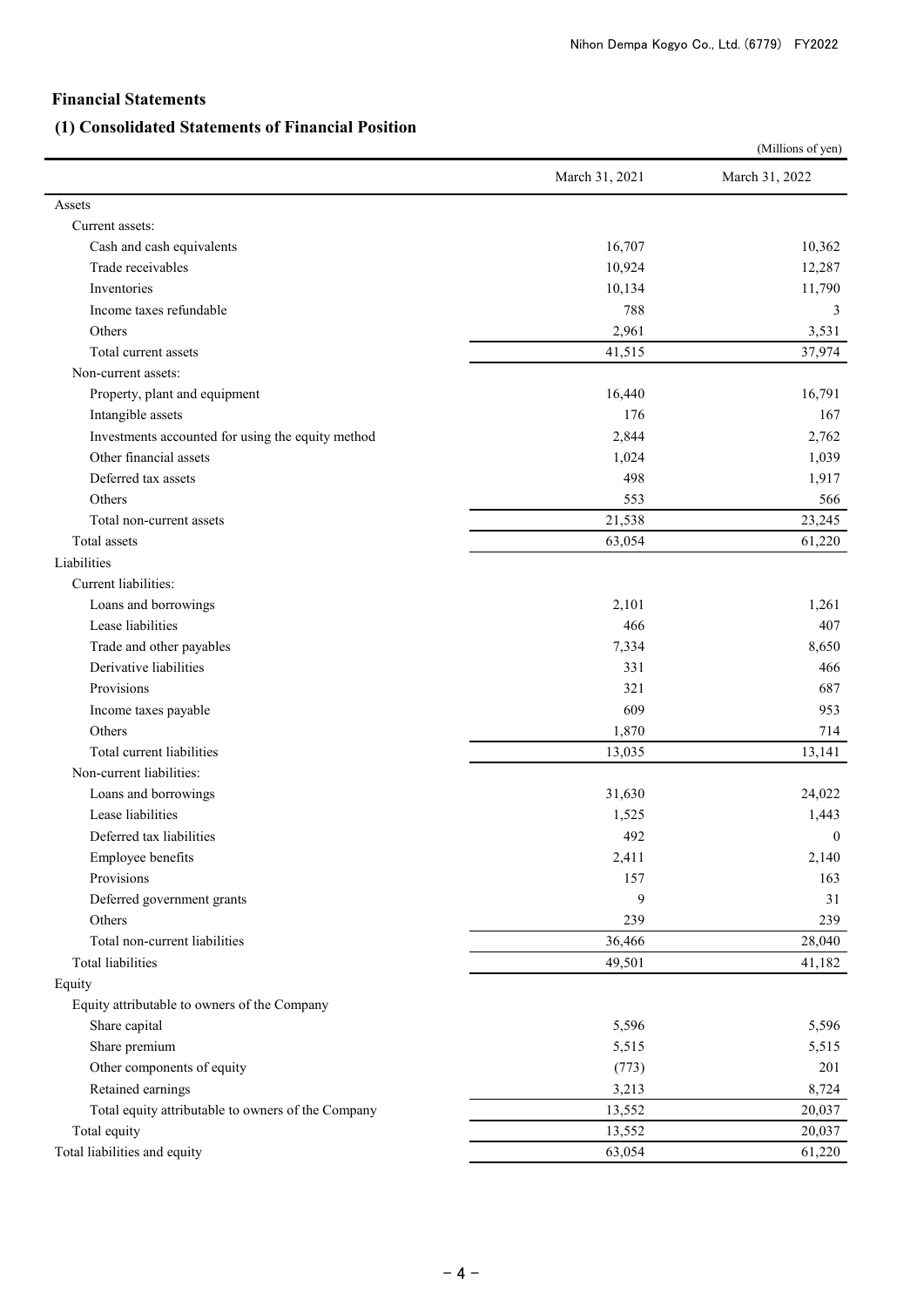# **(2) Consolidated Statements of Comprehensive Income**

|                                                                            |                              | (Millions of yen)            |  |
|----------------------------------------------------------------------------|------------------------------|------------------------------|--|
|                                                                            | Year Ended<br>March 31, 2021 | Year Ended<br>March 31, 2022 |  |
| Net sales                                                                  | 39,195                       | 45,408                       |  |
| Cost of sales                                                              | 32,616                       | 32,898                       |  |
| Gross profit                                                               | 6,579                        | 12,509                       |  |
| Selling, general and administrative expenses                               | 5,495                        | 6,565                        |  |
| Research and development expenses                                          | 1,613                        | 1,500                        |  |
| Other operating income                                                     | 4,772                        | 1,909                        |  |
| Other operating expenses                                                   | 1,398                        | 1,172                        |  |
| Operating income                                                           | 2,844                        | 5,180                        |  |
| Financial income                                                           | 346                          | 360                          |  |
| Financial expenses                                                         | 552                          | 539                          |  |
| Share of loss of investments accounted for using the equity method         | (46)                         | (81)                         |  |
| Income before income tax                                                   | 2,592                        | 4,920                        |  |
| Income tax expenses                                                        | 615                          | (535)                        |  |
| Net income for the period                                                  | 1,976                        | 5,455                        |  |
| Other comprehensive income                                                 |                              |                              |  |
| Items that will not be reclassified to profit or loss:                     |                              |                              |  |
| Remeasurement of defined benefit plan                                      | 459                          | 54                           |  |
| Financial assets measured at fair value through other comprehensive income | 96                           | 67                           |  |
| Income tax relating to items that will not be reclassified                 | (116)                        | (4)                          |  |
| Subtotal                                                                   | 439                          | 117                          |  |
| Items that may be reclassified subsequently to profit or loss:             |                              |                              |  |
| Exchange differences on translation of foreign operations                  | 914                          | 709                          |  |
| Cash flow hedges                                                           | 7                            | 18                           |  |
| Income tax relating to items that may be reclassified                      | (66)                         | 184                          |  |
| Subtotal                                                                   | 854                          | 912                          |  |
| Other comprehensive income for the period, net of income tax               | 1,294                        | 1,029                        |  |
| Total comprehensive income for the period                                  | 3,270                        | 6,485                        |  |
| Net income attributable to:                                                |                              |                              |  |
| Owners of the Company                                                      | 1,976                        | 5,455                        |  |
| Total comprehensive income attributable to:                                |                              |                              |  |
| Owners of the Company                                                      | 3,270                        | 6,485                        |  |
|                                                                            |                              | (Yen)                        |  |
| Earnings per share:                                                        |                              |                              |  |
| Basic earnings per share                                                   | 100.70                       | 278.01                       |  |
| Diluted earnings per share                                                 | 61.27                        | 140.22                       |  |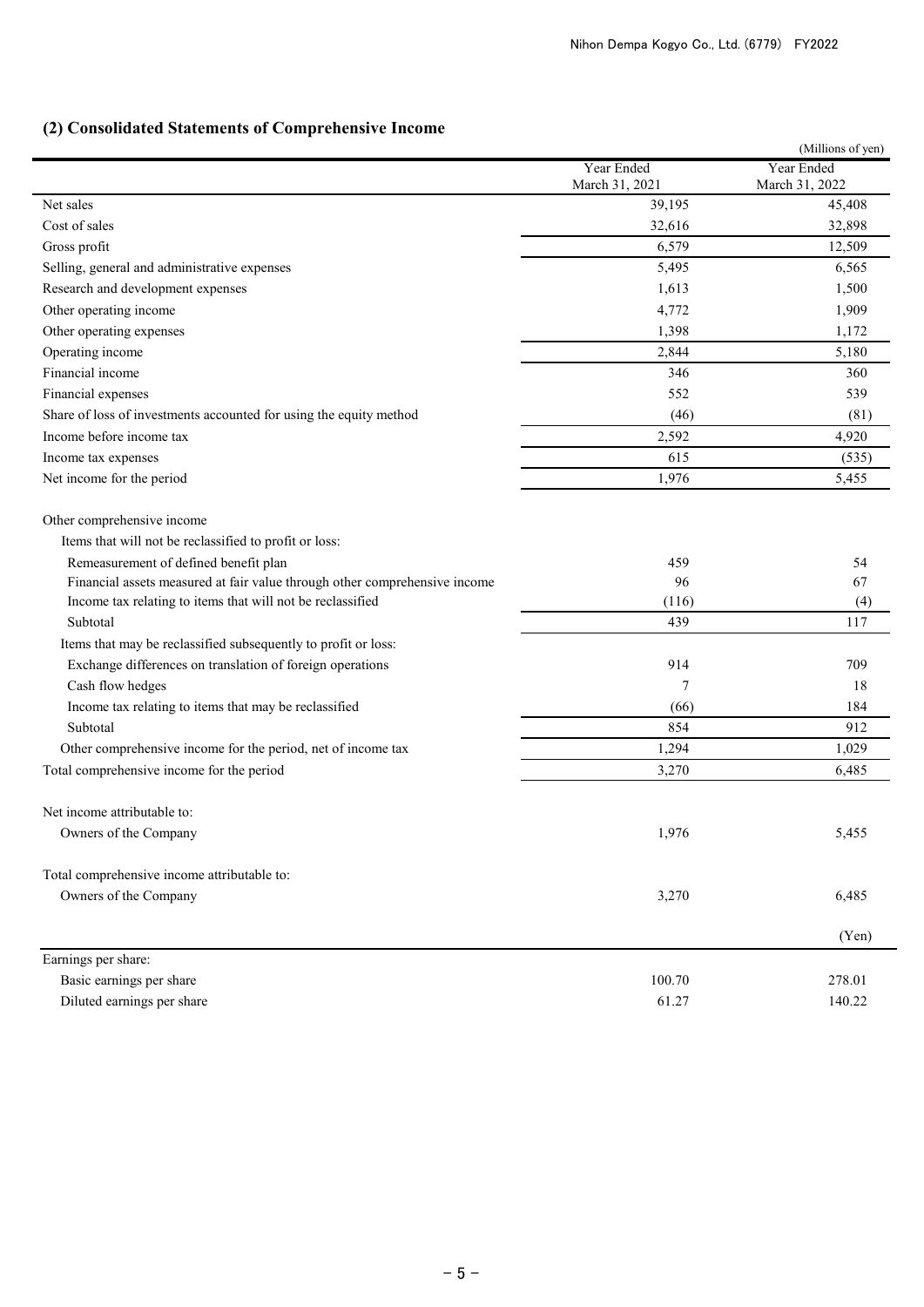# **(3) Consolidated Statements of Changes in Equity**

| Share premium<br>Additional<br>Share Capital<br>Treasury<br>Total<br>paid-in<br>share premium<br>shares<br>capital<br>5,859<br>Balance at April 1, 2020<br>10,649<br>(2,790)<br>Total comprehensive income for the period<br>Net income<br>Other comprehensive income<br>Remeasurement of defined benefit plan<br>Net change in financial assets measured at fair value<br>through other comprehensive income<br>Exchange differences on translation of foreign operations<br>Cash flow hedges<br>Total comprehensive income for the period<br>Transactions with owners, recorded directly in equity<br>Issuance of shares<br>2,500<br>2,500<br>(67)<br>Share issuance costs<br>7,553<br>Transfer from share capital to share premium<br>(7, 553)<br>(7, 538)<br>Transfer from share premium to retained earnings<br>Changes in treasury shares, net<br>(0)<br>Total transactions with owners<br>2,446<br>(0)<br>(5,053)<br>5,596<br>8,305<br>(2,790)<br>Balance at March 31, 2021<br>Total comprehensive income for the period<br>Net income<br>Other comprehensive income<br>Remeasurement of defined benefit plan<br>Net change in financial assets measured at fair value<br>through other comprehensive income<br>Exchange differences on translation of foreign operations<br>Cash flow hedges<br>Total comprehensive income for the period<br>Transactions with owners, recorded directly in equity<br>Changes in treasury shares, net<br>(0)<br>(0)<br>(0)<br>Total transactions with owners |                           |       |       |         | (Millions of yen)        |
|------------------------------------------------------------------------------------------------------------------------------------------------------------------------------------------------------------------------------------------------------------------------------------------------------------------------------------------------------------------------------------------------------------------------------------------------------------------------------------------------------------------------------------------------------------------------------------------------------------------------------------------------------------------------------------------------------------------------------------------------------------------------------------------------------------------------------------------------------------------------------------------------------------------------------------------------------------------------------------------------------------------------------------------------------------------------------------------------------------------------------------------------------------------------------------------------------------------------------------------------------------------------------------------------------------------------------------------------------------------------------------------------------------------------------------------------------------------------------------------------------|---------------------------|-------|-------|---------|--------------------------|
|                                                                                                                                                                                                                                                                                                                                                                                                                                                                                                                                                                                                                                                                                                                                                                                                                                                                                                                                                                                                                                                                                                                                                                                                                                                                                                                                                                                                                                                                                                      |                           |       |       |         |                          |
|                                                                                                                                                                                                                                                                                                                                                                                                                                                                                                                                                                                                                                                                                                                                                                                                                                                                                                                                                                                                                                                                                                                                                                                                                                                                                                                                                                                                                                                                                                      |                           |       |       |         |                          |
|                                                                                                                                                                                                                                                                                                                                                                                                                                                                                                                                                                                                                                                                                                                                                                                                                                                                                                                                                                                                                                                                                                                                                                                                                                                                                                                                                                                                                                                                                                      |                           |       |       |         | 3,068                    |
|                                                                                                                                                                                                                                                                                                                                                                                                                                                                                                                                                                                                                                                                                                                                                                                                                                                                                                                                                                                                                                                                                                                                                                                                                                                                                                                                                                                                                                                                                                      |                           |       |       |         |                          |
|                                                                                                                                                                                                                                                                                                                                                                                                                                                                                                                                                                                                                                                                                                                                                                                                                                                                                                                                                                                                                                                                                                                                                                                                                                                                                                                                                                                                                                                                                                      |                           |       |       |         |                          |
|                                                                                                                                                                                                                                                                                                                                                                                                                                                                                                                                                                                                                                                                                                                                                                                                                                                                                                                                                                                                                                                                                                                                                                                                                                                                                                                                                                                                                                                                                                      |                           |       |       |         |                          |
|                                                                                                                                                                                                                                                                                                                                                                                                                                                                                                                                                                                                                                                                                                                                                                                                                                                                                                                                                                                                                                                                                                                                                                                                                                                                                                                                                                                                                                                                                                      |                           |       |       |         | $\overline{\phantom{a}}$ |
|                                                                                                                                                                                                                                                                                                                                                                                                                                                                                                                                                                                                                                                                                                                                                                                                                                                                                                                                                                                                                                                                                                                                                                                                                                                                                                                                                                                                                                                                                                      |                           |       |       |         | $\sim$                   |
|                                                                                                                                                                                                                                                                                                                                                                                                                                                                                                                                                                                                                                                                                                                                                                                                                                                                                                                                                                                                                                                                                                                                                                                                                                                                                                                                                                                                                                                                                                      |                           |       |       |         | $\overline{\phantom{a}}$ |
|                                                                                                                                                                                                                                                                                                                                                                                                                                                                                                                                                                                                                                                                                                                                                                                                                                                                                                                                                                                                                                                                                                                                                                                                                                                                                                                                                                                                                                                                                                      |                           |       |       |         |                          |
|                                                                                                                                                                                                                                                                                                                                                                                                                                                                                                                                                                                                                                                                                                                                                                                                                                                                                                                                                                                                                                                                                                                                                                                                                                                                                                                                                                                                                                                                                                      |                           |       |       |         | 2,500                    |
|                                                                                                                                                                                                                                                                                                                                                                                                                                                                                                                                                                                                                                                                                                                                                                                                                                                                                                                                                                                                                                                                                                                                                                                                                                                                                                                                                                                                                                                                                                      |                           |       |       |         | (67)                     |
|                                                                                                                                                                                                                                                                                                                                                                                                                                                                                                                                                                                                                                                                                                                                                                                                                                                                                                                                                                                                                                                                                                                                                                                                                                                                                                                                                                                                                                                                                                      |                           |       |       |         | 7,553                    |
|                                                                                                                                                                                                                                                                                                                                                                                                                                                                                                                                                                                                                                                                                                                                                                                                                                                                                                                                                                                                                                                                                                                                                                                                                                                                                                                                                                                                                                                                                                      |                           |       |       |         | (7,538)                  |
|                                                                                                                                                                                                                                                                                                                                                                                                                                                                                                                                                                                                                                                                                                                                                                                                                                                                                                                                                                                                                                                                                                                                                                                                                                                                                                                                                                                                                                                                                                      |                           |       |       |         | (0)                      |
|                                                                                                                                                                                                                                                                                                                                                                                                                                                                                                                                                                                                                                                                                                                                                                                                                                                                                                                                                                                                                                                                                                                                                                                                                                                                                                                                                                                                                                                                                                      |                           |       |       |         | 2,446                    |
|                                                                                                                                                                                                                                                                                                                                                                                                                                                                                                                                                                                                                                                                                                                                                                                                                                                                                                                                                                                                                                                                                                                                                                                                                                                                                                                                                                                                                                                                                                      |                           |       |       |         | 5,515                    |
|                                                                                                                                                                                                                                                                                                                                                                                                                                                                                                                                                                                                                                                                                                                                                                                                                                                                                                                                                                                                                                                                                                                                                                                                                                                                                                                                                                                                                                                                                                      |                           |       |       |         |                          |
|                                                                                                                                                                                                                                                                                                                                                                                                                                                                                                                                                                                                                                                                                                                                                                                                                                                                                                                                                                                                                                                                                                                                                                                                                                                                                                                                                                                                                                                                                                      |                           |       |       |         |                          |
|                                                                                                                                                                                                                                                                                                                                                                                                                                                                                                                                                                                                                                                                                                                                                                                                                                                                                                                                                                                                                                                                                                                                                                                                                                                                                                                                                                                                                                                                                                      |                           |       |       |         |                          |
|                                                                                                                                                                                                                                                                                                                                                                                                                                                                                                                                                                                                                                                                                                                                                                                                                                                                                                                                                                                                                                                                                                                                                                                                                                                                                                                                                                                                                                                                                                      |                           |       |       |         |                          |
|                                                                                                                                                                                                                                                                                                                                                                                                                                                                                                                                                                                                                                                                                                                                                                                                                                                                                                                                                                                                                                                                                                                                                                                                                                                                                                                                                                                                                                                                                                      |                           |       |       |         |                          |
|                                                                                                                                                                                                                                                                                                                                                                                                                                                                                                                                                                                                                                                                                                                                                                                                                                                                                                                                                                                                                                                                                                                                                                                                                                                                                                                                                                                                                                                                                                      |                           |       |       |         |                          |
|                                                                                                                                                                                                                                                                                                                                                                                                                                                                                                                                                                                                                                                                                                                                                                                                                                                                                                                                                                                                                                                                                                                                                                                                                                                                                                                                                                                                                                                                                                      |                           |       |       |         | $\overline{\phantom{a}}$ |
|                                                                                                                                                                                                                                                                                                                                                                                                                                                                                                                                                                                                                                                                                                                                                                                                                                                                                                                                                                                                                                                                                                                                                                                                                                                                                                                                                                                                                                                                                                      |                           |       |       |         | $\overline{\phantom{a}}$ |
|                                                                                                                                                                                                                                                                                                                                                                                                                                                                                                                                                                                                                                                                                                                                                                                                                                                                                                                                                                                                                                                                                                                                                                                                                                                                                                                                                                                                                                                                                                      |                           |       |       |         |                          |
|                                                                                                                                                                                                                                                                                                                                                                                                                                                                                                                                                                                                                                                                                                                                                                                                                                                                                                                                                                                                                                                                                                                                                                                                                                                                                                                                                                                                                                                                                                      |                           |       |       |         |                          |
|                                                                                                                                                                                                                                                                                                                                                                                                                                                                                                                                                                                                                                                                                                                                                                                                                                                                                                                                                                                                                                                                                                                                                                                                                                                                                                                                                                                                                                                                                                      |                           |       |       |         | (0)                      |
|                                                                                                                                                                                                                                                                                                                                                                                                                                                                                                                                                                                                                                                                                                                                                                                                                                                                                                                                                                                                                                                                                                                                                                                                                                                                                                                                                                                                                                                                                                      | Balance at March 31, 2022 | 5,596 | 8,305 | (2,790) | 5,515                    |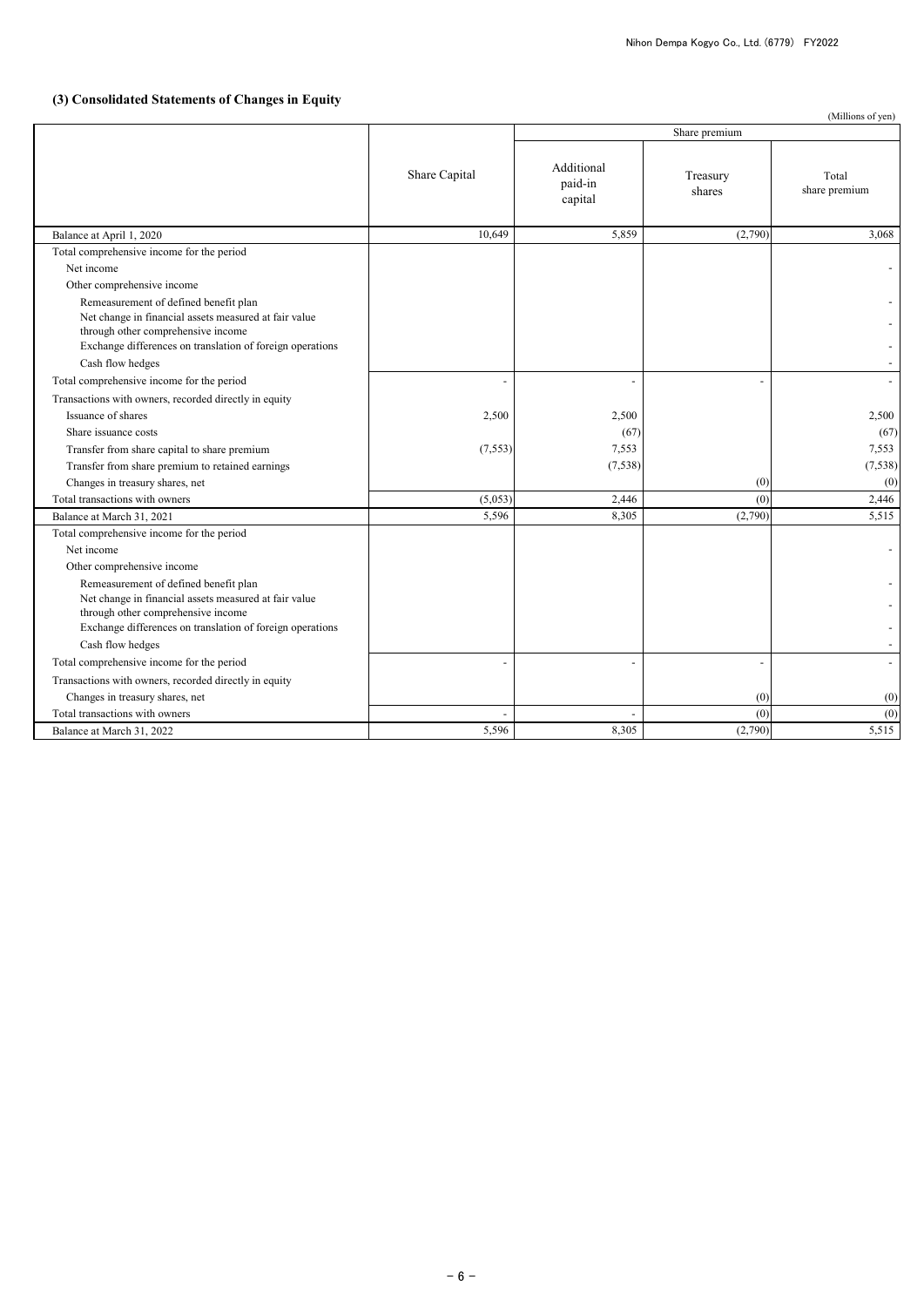| (Millions of Yen) |
|-------------------|

|                                                                                             |                                                                                           |                                                                       | Other components of equity |                                        |                      |                                             |              |
|---------------------------------------------------------------------------------------------|-------------------------------------------------------------------------------------------|-----------------------------------------------------------------------|----------------------------|----------------------------------------|----------------------|---------------------------------------------|--------------|
|                                                                                             | Financial assets<br>measured at fair<br>value through<br>other<br>comprehensive<br>income | Exchange<br>differences on<br>translation of<br>foreign<br>operations | Cash flow<br>hedges        | Total other<br>components<br>of equity | Retained<br>earnings | Attributable<br>to owners of<br>the Company | Total equity |
| Balance at April 1, 2020                                                                    | (128)                                                                                     | (1, 563)                                                              | (25)                       | (1,716)                                | (6,652)              | 5,349                                       | 5,349        |
| Total comprehensive income for the period                                                   |                                                                                           |                                                                       |                            |                                        |                      |                                             |              |
| Net income                                                                                  |                                                                                           |                                                                       |                            |                                        | 1,976                | 1,976                                       | 1.976        |
| Other comprehensive income                                                                  |                                                                                           |                                                                       |                            |                                        |                      |                                             |              |
| Remeasurement of defined benefit plan                                                       |                                                                                           |                                                                       |                            | $\overline{a}$                         | 350                  | 350                                         | 350          |
| Net change in financial assets measured at fair value<br>through other comprehensive income | 88                                                                                        |                                                                       |                            | 88                                     |                      | 88                                          | 88           |
| Exchange differences on translation of foreign operations                                   |                                                                                           | 847                                                                   |                            | 847                                    |                      | 847                                         | 847          |
| Cash flow hedges                                                                            |                                                                                           |                                                                       | $\tau$                     | $\overline{7}$                         |                      | 7                                           | $\tau$       |
| Total comprehensive income for the period                                                   | 88                                                                                        | 847                                                                   | $\overline{7}$             | 943                                    | 2,327                | 3,270                                       | 3,270        |
| Transactions with owners, recorded directly in equity                                       |                                                                                           |                                                                       |                            |                                        |                      |                                             |              |
| Issuance of shares                                                                          |                                                                                           |                                                                       |                            |                                        |                      | 5,000                                       | 5,000        |
| Share issuance costs                                                                        |                                                                                           |                                                                       |                            | $\overline{\phantom{0}}$               |                      | (67)                                        | (67)         |
| Transfer from share capital to share premium                                                |                                                                                           |                                                                       |                            |                                        |                      |                                             |              |
| Transfer from share premium to retained earnings                                            |                                                                                           |                                                                       |                            |                                        | 7,538                |                                             |              |
| Changes in treasury shares, net                                                             |                                                                                           |                                                                       |                            |                                        |                      | (0)                                         | (0)          |
| Total transactions with owners                                                              | $\overline{\phantom{a}}$                                                                  | $\overline{\phantom{a}}$                                              | $\overline{\phantom{a}}$   |                                        | 7,538                | 4,932                                       | 4,932        |
| Balance at March 31, 2021                                                                   | (39)                                                                                      | (715)                                                                 | (18)                       | (773)                                  | 3,213                | 13,552                                      | 13,552       |
| Total comprehensive income for the period                                                   |                                                                                           |                                                                       |                            |                                        |                      |                                             |              |
| Net income                                                                                  |                                                                                           |                                                                       |                            |                                        | 5,455                | 5,455                                       | 5,455        |
| Other comprehensive income                                                                  |                                                                                           |                                                                       |                            |                                        |                      |                                             |              |
| Remeasurement of defined benefit plan                                                       |                                                                                           |                                                                       |                            | ÷,                                     | 54                   | 54                                          | 54           |
| Net change in financial assets measured at fair value<br>through other comprehensive income | 62                                                                                        |                                                                       |                            | 62                                     |                      | 62                                          | 62           |
| Exchange differences on translation of foreign operations                                   |                                                                                           | 893                                                                   |                            | 893                                    |                      | 893                                         | 893          |
| Cash flow hedges                                                                            |                                                                                           |                                                                       | 18                         | 18                                     |                      | 18                                          | 18           |
| Total comprehensive income for the period                                                   | 62                                                                                        | 893                                                                   | 18                         | 975                                    | 5,510                | 6,485                                       | 6,485        |
| Transactions with owners, recorded directly in equity                                       |                                                                                           |                                                                       |                            |                                        |                      |                                             |              |
| Changes in treasury shares, net                                                             |                                                                                           |                                                                       |                            |                                        |                      | (0)                                         | (0)          |
| Total transactions with owners                                                              | $\overline{\phantom{a}}$                                                                  | $\overline{\phantom{a}}$                                              | $\overline{\phantom{a}}$   |                                        |                      | (0)                                         | (0)          |
| Balance at March 31, 2022                                                                   | 23                                                                                        | 178                                                                   | $\overline{\phantom{a}}$   | 201                                    | 8,724                | 20,037                                      | 20,037       |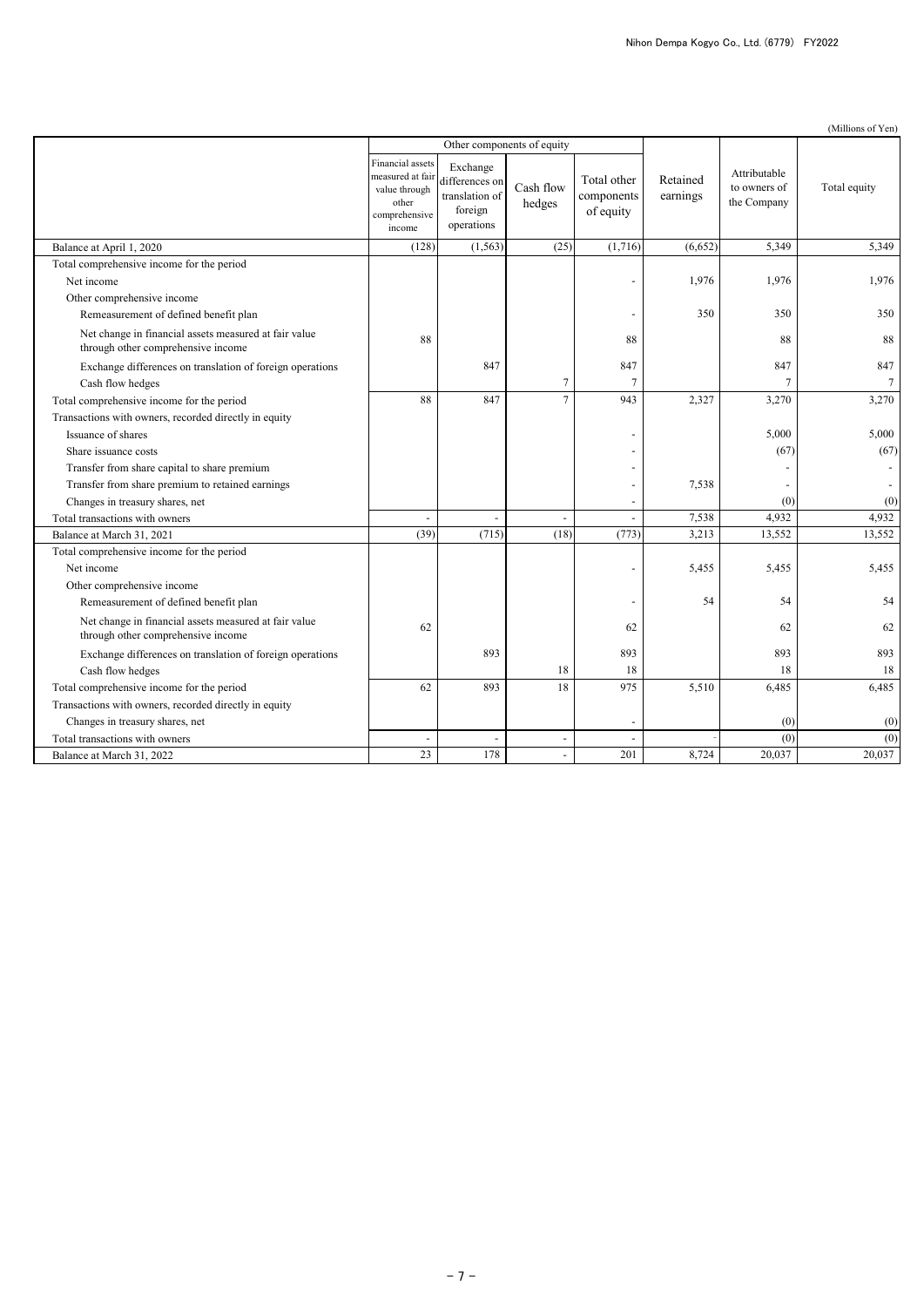# **(4) Consolidated Statements of Cash Flows**

|                                                                                              |                | (Millions of yen) |
|----------------------------------------------------------------------------------------------|----------------|-------------------|
|                                                                                              | Year Ended     | Year Ended        |
| Operating activities:                                                                        | March 31, 2021 | March 31, 2022    |
| Income before income tax                                                                     | 2,592          | 4,920             |
| Depreciation and amortisation                                                                | 3,104          | 2,974             |
| Gain on sales of property, plant and equipment                                               | (4)            | (15)              |
| Impairment losses                                                                            | 328            | 246               |
| Share of loss of investments accounted for using the equity method                           | 46             | 81                |
| Government grant income                                                                      | (13)           | (1,157)           |
| Gain on sales of shares of subsidiary                                                        | (2,665)        |                   |
| Gain from remeasurement relating to application of the equity method                         | (1,740)        |                   |
| Decrease/(increase) in trade receivables                                                     | (802)          | (764)             |
| Decrease/(increase) in inventories                                                           | 2,945          | (1, 186)          |
| Decrease/(increase) in accounts receivable - other                                           | (245)          | 137               |
| Decrease/(increase) in consumption tax/value-added tax receivables                           | (102)          | (29)              |
| Increase/(decrease) in trade payables                                                        | 263            | 620               |
| Increase/(decrease) in accrued expenses                                                      | (895)          | 44                |
| Increase/(decrease) in accrued bonus                                                         | 155            | (131)             |
| Decrease/(increase) in derivative assets                                                     | 49             |                   |
| Increase/(decrease) in derivative liabilities                                                | 307            | 150               |
| Increase/(decrease) in provisions                                                            | (1, 837)       | 131               |
|                                                                                              |                |                   |
| Decrease/(increase) in other operating assets<br>Interest and dividend income                | (70)           | (606)             |
|                                                                                              | (86)<br>521    | (79)<br>479       |
| Interest expense<br>Interest and dividends received                                          |                | 79                |
|                                                                                              | 86             |                   |
| Interest paid                                                                                | (387)          | (435)             |
| Income tax refunded/(paid), net                                                              | (903)          | (81)              |
| Other, net                                                                                   | (522)          | (820)             |
| Net cash provided/(used in) by operating activities                                          | 124            | 4,560             |
| Investing activities:                                                                        |                |                   |
| Purchase of property, plant and equipment                                                    | (2,256)        | (2, 406)          |
| Purchase of intangible assets                                                                | (19)           | (30)              |
| Purchase of other financial assets                                                           | (8)            | (8)               |
| Proceeds from sales of property, plant and equipment                                         | 10             | 27                |
| Proceeds from sales of shares of subsidiary resulting in change in scope of<br>consolidation | 3,293          |                   |
| Purchase of investments accounted for using the equity method                                | (710)          |                   |
| Proceeds from sales of other financial assets                                                | 3              | 101               |
| Other, net                                                                                   | (1)            | (10)              |
| Net cash provided by/(used in) investing activities                                          | 313            | (2,326)           |
| Financing activities:                                                                        |                |                   |
| Proceeds from issuance of shares                                                             | 4,932          |                   |
| Proceeds from long-term loans and borrowings                                                 |                | 25,284            |
| Repayment of long-term loans and borrowings                                                  |                | (32, 555)         |
| Net increase/(decrease) in short-term loans and borrowings                                   | 1,059          | (1,200)           |
| Repayments of lease liabilities                                                              | (571)          | (438)             |
| Cash dividends paid                                                                          | (0)            |                   |
| Purchase and sales of treasury shares, net                                                   | (0)            | (0)               |
| Net cash provided by/(used in) financing activities                                          | 5,420          | (8,910)           |
| Net increase/(decrease) in cash and cash equivalents                                         | 5,857          | (6,677)           |
| Cash and cash equivalents at beginning of year                                               | 10,060         | 16,707            |
| Net effect of currency translation on cash and cash equivalents                              | 788            | 332               |
| Cash and cash equivalents at end of period                                                   | 16,707         | 10,362            |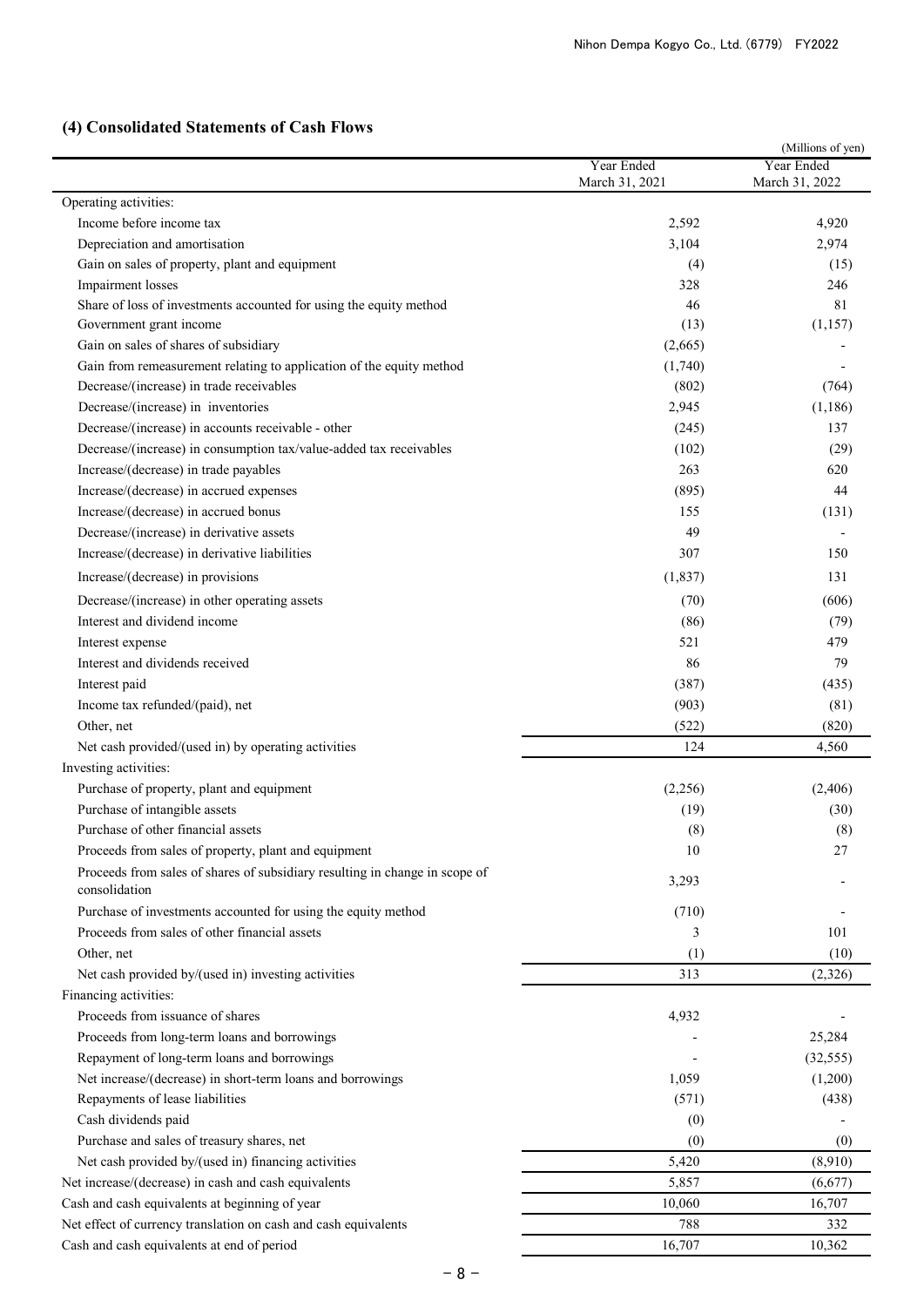(Millions of yen)

# **(5) Notes to Going Concern Assumption**

Not applicable

# **(6) Notes to Consolidated Financial Statements for the Year Ended March 31, 2022 (Condensed)**

# **1. Basis of Preparation**

# **(a) Changes in Accounting Policies**

Accounting policies applied for the first time in the fiscal year ended March 31, 2022 The amendments shown in the table below had no or no material effect on the Group's financial position or results of operations.

| Amendments to Standards                                                                   | Date of Application | Effects on Consolidated<br><b>Financial Statements</b> |  |
|-------------------------------------------------------------------------------------------|---------------------|--------------------------------------------------------|--|
| IFRS 9. IAS 39. IFRS 7. Interest Rate Benchmark Reform<br>IFRS 4 and IFRS 16<br>- Phase 2 | April 1, 2021       | No material effect                                     |  |

## (Note) Interest Rate Benchmark Reform - Phase 2

As part of the interest rate benchmark reform based on the recommendations of the Financial Stability Board (FSB), LIBOR (the London Inter-Bank Offered Rate) was permanently suspended as of the end of December 2021. The amendments necessitated the contracts referencing LIBOR to be replaced with those using an alternative benchmark rate. In October 2021, the Group completed the replacement from LIBOR to TIBOR (Tokyo Inter-Bank Offered Rate). In addition, the Company fully repaid these existing loan contracts on March 31, 2022, refinancing them with syndicate loans and received the loan deposits from the banks on the same day. Hence, the amendments have no effect on the Group's consolidated statement of financial position as at March 31, 2022, and no material effect on the consolidated comprehensive income for the year then ended.

## **(b) Change in Classification**

(Consolidated Statements of Cash Flows)

"Decrease/(increase) in other operating assets", which was included in "Others" in "Operating activities" for the fiscal year ended March 31, 2021, is separately presented for the fiscal year ended March 31, 2022, to improve the presentation clarity of the consolidated financial statements.

 Reflecting this change, comparative consolidated statements of cash flows for the fiscal year ended March 31, 2021 have been reclassified.

 As a result, "Others" of ¥(592) million in "Operating activities" for the fiscal year ended March 31, 2021 is reclassified as "Decrease/(increase) in other operating assets" of ¥(70) million, and "Others" of ¥(522) million.

## **2. Segment Information**

## **(a) General Information**

The main activities of the Group are the integrated manufacture and sale of quartz crystal units, crystal devices, ultrasonic transducers and synthetic quartz crystals, and there are no separate operating segments. Therefore, the Group has a single reportable segment.

## **(b) Information about Products and Services**

Net sales by type of products are as follows:

| (minions of you)     |                              |                       |                              |                       |                     |                  |  |
|----------------------|------------------------------|-----------------------|------------------------------|-----------------------|---------------------|------------------|--|
|                      | Year Ended<br>March 31, 2021 |                       | Year Ended<br>March 31, 2022 |                       | Increase/(decrease) |                  |  |
|                      | Amount                       | Composition<br>$(\%)$ | Amount                       | Composition<br>$(\%)$ | Amount              | Change<br>$(\%)$ |  |
| Quartz crystal units | 25,476                       | 65.0                  | 31,162                       | 68.6                  | 5,685               | 22.3             |  |
| Crystal devices      | 10,322                       | 26.3                  | 10,062                       | 22.2                  | (260)               | (2.5)            |  |
| Others               | 3,396                        | 8.7                   | 4,183                        | 9.2                   | 787                 | 23.2             |  |
| Total                | 39,195                       | 100.0                 | 45,408                       | 100.0                 | 6,212               | 15.8             |  |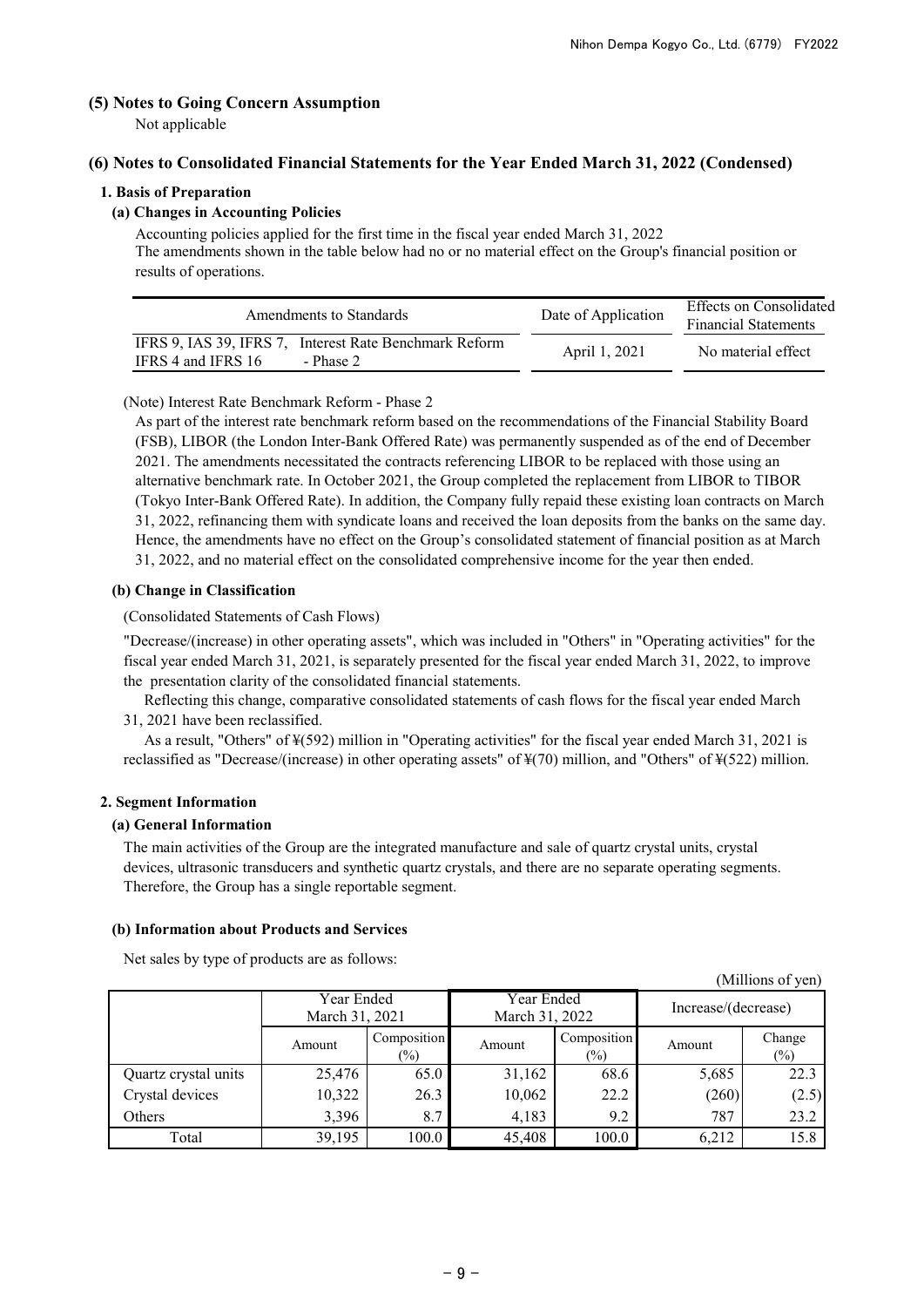# **(c) Information about Geographical Areas**

Sales by geographical areas and non-current assets other than financial instruments, deferred tax assets, postemployment benefit assets, and rights arising under insurance contracts are as set out below. Sales by geographical areas are categorised by country or area of customers, and non-current assets are based on the geographical location of the assets.

Sales and non-current assets for the years ended March 31, 2021 and 2022 were as follows:

|                    |       |        |       |                          |                          |        |         |        | (Millions of yen) |
|--------------------|-------|--------|-------|--------------------------|--------------------------|--------|---------|--------|-------------------|
| 2021               | Japan | China  | U.S.A | Germany                  | Korea                    | Mexico | Hungary | Others | Total             |
| Net sales          | 6.950 | 14,749 | 5,606 | 3.961                    | 2.290                    | 822    | 3981    | 6.416  | 39,195            |
| Non-current assets | 1,699 | 3,123  | 78    | $\overline{\phantom{a}}$ | $\overline{\phantom{0}}$ | -      |         | 1,729  | 16,631            |

(Millions of yen)

| 2022               | Japan                                                      | China      | $   -$<br>U.S.A | Germany | Korea                 | Mexico | Hungarv | <b>Others</b> | Total  |
|--------------------|------------------------------------------------------------|------------|-----------------|---------|-----------------------|--------|---------|---------------|--------|
| Net sales          | 8,453                                                      | 5.779<br>. | 4,169           | 2,344   | $1 \cap F$<br>ر عدد ک | 1,218  | 1,158   | 10,164        | 45,408 |
| Non-current assets | $\sim$<br>$\overline{1}$ . $\overline{2}$ / $\overline{2}$ | 3,875      | cε<br>◡         | -       | -                     |        |         | 0.8001        | 17,003 |

## **(d) Major Customers**

Not applicable

## **3. Impairment Losses**

Property, Plant and Equipment

The Group booked impairment losses in the fiscal year under review for the increased building demolition costs of Niigata NDK Co., Ltd. due to fluctuations in estimates and for the dormant machinery and others of Suzhou NDK Co., Ltd. The impairment losses were recorded in "Other operating expenses" in the consolidated statements of comprehensive income. The Group categorizes assets or groups of assets by company and business location based on the smallest group of assets that generates cash inflows largely independent of the cash inflows of other assets or groups of assets (the "cash-generating unit" or "CGU"). Idle assets which are not expected to be used in the future are grouped

Impairment losses for the year ended March 31, 2021 and 2022 were as follows:

|                                                                                                                                                                                                                                                                                                       |                                          |                                          |        |                                                                                                                                                                                                                                           |                                          |                | (Millions of yen) |  |
|-------------------------------------------------------------------------------------------------------------------------------------------------------------------------------------------------------------------------------------------------------------------------------------------------------|------------------------------------------|------------------------------------------|--------|-------------------------------------------------------------------------------------------------------------------------------------------------------------------------------------------------------------------------------------------|------------------------------------------|----------------|-------------------|--|
|                                                                                                                                                                                                                                                                                                       | 2021                                     |                                          |        | 2022                                                                                                                                                                                                                                      |                                          |                |                   |  |
| Location                                                                                                                                                                                                                                                                                              | Asset/Asset<br>group                     | Category                                 | Amount | Location                                                                                                                                                                                                                                  | Asset/Asset<br>group                     | Category       | Amount            |  |
| Niigata NDK Co., Ltd.<br>(Niigata, Japan)                                                                                                                                                                                                                                                             | Crystal units/<br>Crystal<br>oscillators | Land,<br>Building,<br>Machinery,<br>etc. | 328    | Niigata NDK Co., Ltd.<br>(Niigata, Japan)                                                                                                                                                                                                 | Crystal units/<br>Crystal<br>oscillators | Building, etc. | 242               |  |
|                                                                                                                                                                                                                                                                                                       | Total                                    |                                          | 328    | Suzhou NDK Co., Ltd.                                                                                                                                                                                                                      |                                          | Machinery,     |                   |  |
| Note: The recoverable amount of the asset group was<br>measured at value in use or fair value less costs of                                                                                                                                                                                           |                                          |                                          |        | (Suzhou, China)                                                                                                                                                                                                                           | Idle assets                              | etc.           |                   |  |
|                                                                                                                                                                                                                                                                                                       |                                          |                                          |        | Total<br>246                                                                                                                                                                                                                              |                                          |                |                   |  |
| disposal. Value in use was calculated using the<br>discounted present value of future cash flows. The pre-<br>tax discount rate used in the calculation was 9.0%. The<br>fair value less costs of disposal was based on the<br>estimated amount on disposal after deducting the costs of<br>disposal. |                                          |                                          |        | Note: The recoverable amount of the asset group was<br>measured at fair value less costs of disposal. The fair<br>value less costs of disposal was based on the estimated<br>amount on disposal after deducting the costs of<br>disposal. |                                          |                |                   |  |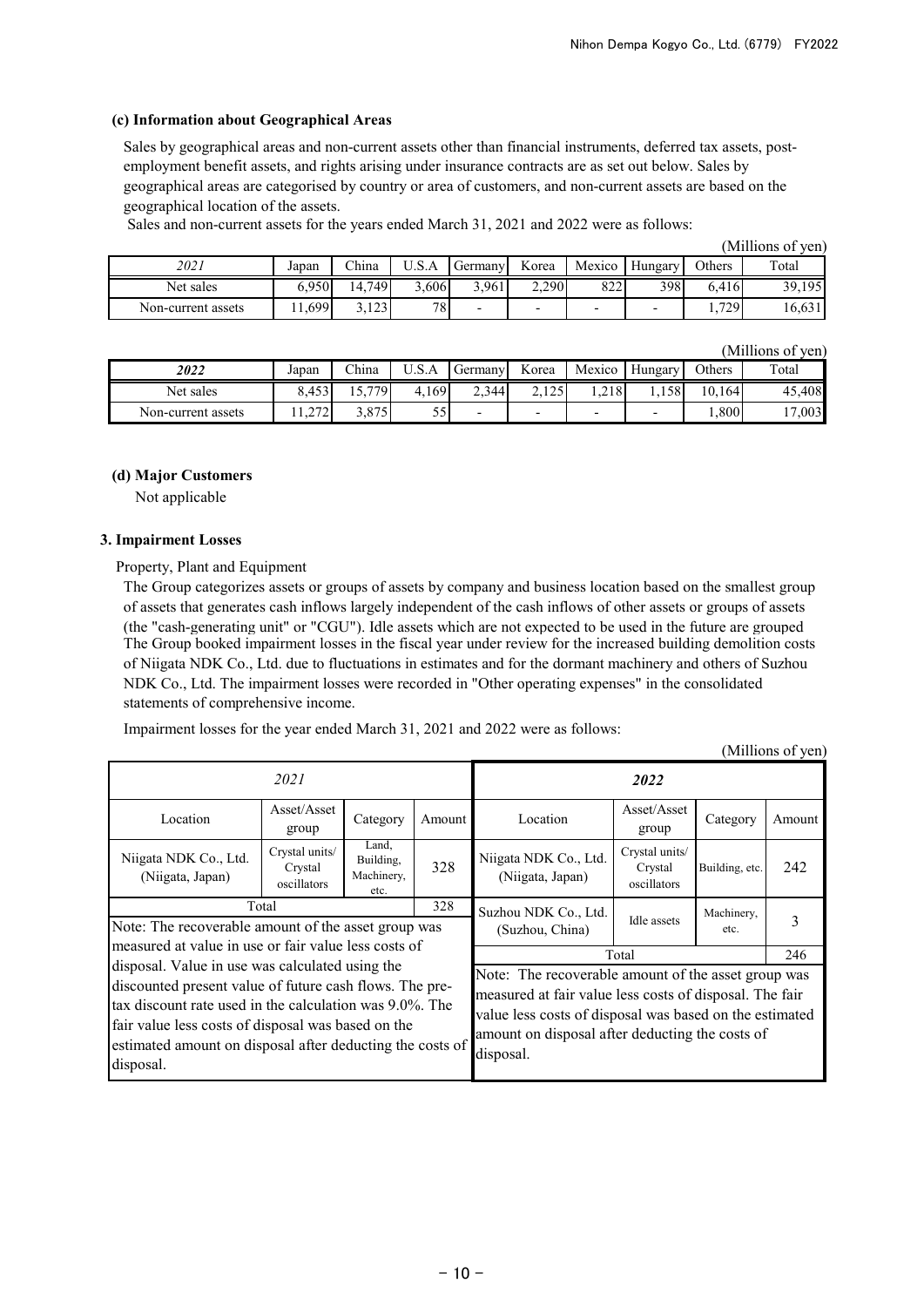# **4. Selling, General and Administrative Expenses**

|                               |       | (Millions of yen) |
|-------------------------------|-------|-------------------|
| for the years ended March 31, | 2021  | 2022              |
| Personnel expenses            | 2,781 | 3,200             |
| Depreciation and amortisation | 451   | 466               |
| Commissions                   | 428   | 628               |
| Shipping charges              | 697   | 838               |
| Travel                        | 73    | 86                |
| Welfare                       | 121   | 138               |
| Tax and dues                  | 216   | 203               |
| Repair expenses               | 99    | 102               |
| Others                        | 625   | 901               |
| Total                         | 5,495 | 6,565             |

# **5. Research and Development Expenses**

|                               |       | (Millions of yen) |
|-------------------------------|-------|-------------------|
| for the years ended March 31, | 2021  | 2022              |
| Personnel expenses            | 971   | 93.               |
| Depreciation and amortisation | 204   | 210               |
| Materials                     | 295   | 240               |
| Others                        | 136   | 116               |
| Total                         | 1,613 | ,500              |

# **6. Other Operating Income and Expenses**

|                                                                      |       | (Millions of yen) |
|----------------------------------------------------------------------|-------|-------------------|
| for the years ended March 31,                                        | 2021  | 2022              |
| Rental income*                                                       | 26    | 24                |
| Government grant income**                                            | 121   | 1,212             |
| Insurance claim income***                                            |       | 405               |
| Gain on sales of shares of a subsidiary                              | 2,665 |                   |
| Gain from remeasurement relating to application of the equity method | 1,740 |                   |
| Other income                                                         | 218   | 267               |
| Total other operating income                                         | 4,772 | 1,909             |
| Loss on disposal of PPE                                              |       | 30                |
| Impairment losses of PPE                                             | 328   | 246               |
| Depreciation of temporarily idle fixed assets                        | 83    | 44                |
| Settlement for products sold                                         |       | 131               |
| Structural reform expenses****                                       | 790   | 250               |
| Loss due to accident*****                                            |       | 404               |
| Other expenses                                                       | 189   | 65                |
| Total other operating expenses                                       | 1,398 | 1,172             |

\* Rental income mainly comes from renting part of the factories of our subsidiaries for the year ended March 31, 2022 and 2021.

\*\* Government grant income includes ¥1,136 million recognized in the second quarter of the fiscal year under review for the grants received from the municipal government of Suzhou, China. Also, benefits obtained from national and local public entities for employment and investments in facilities and low-interest loans using the Bank of Japan lending system were recognized during the period over which the related expenses were recognized.

\*\*\* Insurance claim income is for the damaged inventories in the factories of Asia NDK Crystal SDN. BHD. and NDK Quartz Malaysia SDN. BHD. suffered due to flooding from heavy rains in Malaysia in December 2021.

\*\*\*\* Structural reform expenses mainly include special retirement benefits for employees at Niigata NDK Co., Ltd. and specialists fees related to factory closure based on the structural reform.

\*\*\*\*\* Loss on disposal of inventory in the above factories affected by the flooding in Malaysia in December 2021.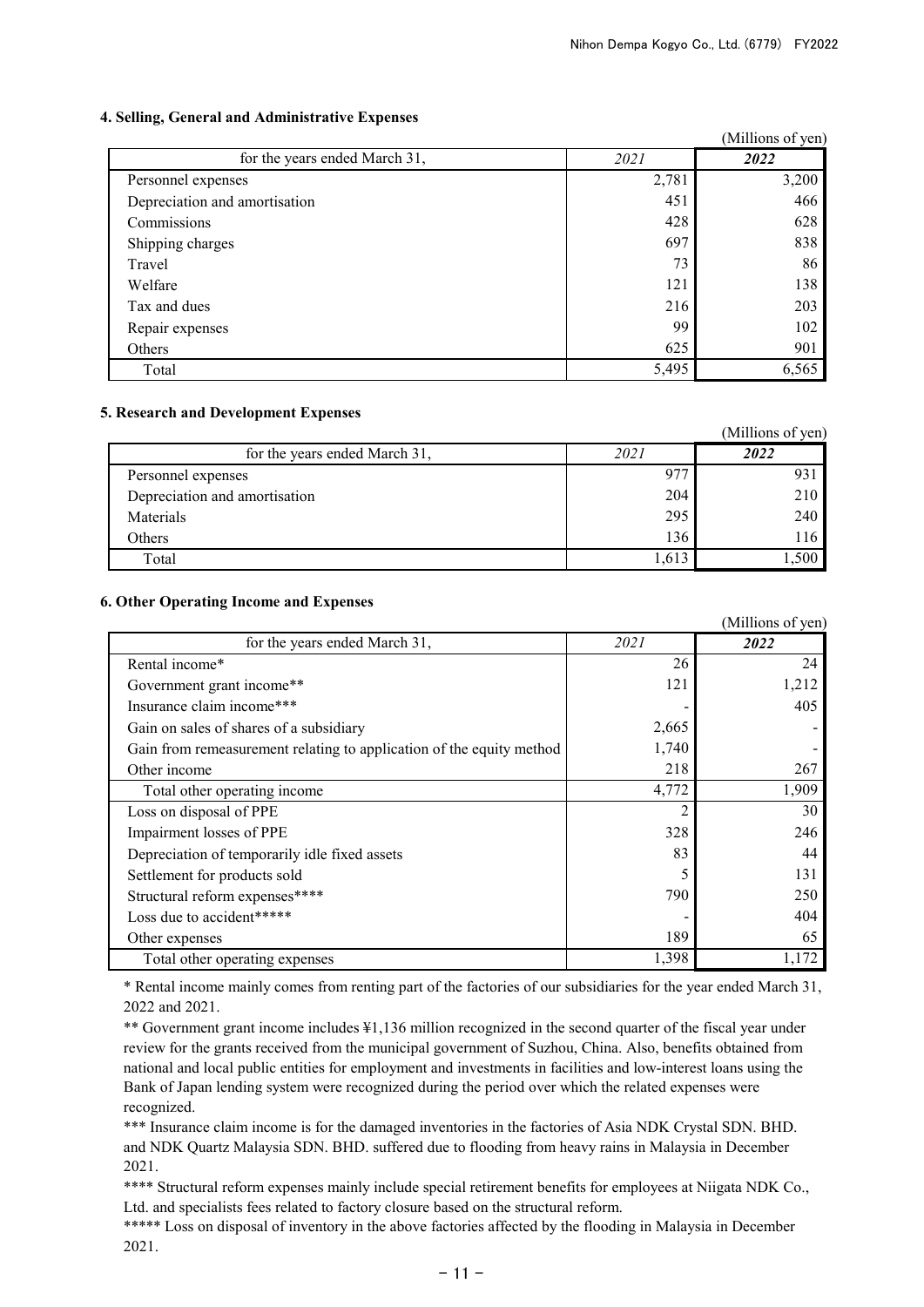# **7. Financial Income and Expenses**

|                                             | (Millions of yen) |      |
|---------------------------------------------|-------------------|------|
| for the years ended March 31,               | 2021              | 2022 |
| Interest income                             | 70                | 54   |
| Dividend income                             | 16                | 24   |
| Foreign exchange gains, net                 | 186               | 251  |
| Gain on valuation of other financial assets | 45                | 13   |
| Gain on valuation of derivatives            | 10                | 15   |
| Others                                      | 16                |      |
| Total financial income                      | 346               | 360  |
| Interest expenses                           | 521               | 479  |
| Loss on valuation of other financial assets |                   | 4    |
| Loss on valuation of derivatives            |                   |      |
| Others                                      | 22                | 54   |
| Total financial expenses                    | 552               | 539  |

# **8. Earnings per Share**

| for the years ended March 31,                                  | 2021              | 2022              |
|----------------------------------------------------------------|-------------------|-------------------|
|                                                                |                   |                   |
| Net income attributable to ordinary shareholders               | $41,976$ million  | ¥5,455 million    |
| Net income adjustment for the period                           |                   |                   |
| Net income used for calculation of diluted earnings per share  | ¥1,976 million    | ¥5,455 million    |
| Weighted-average number of ordinary shares outstanding         | 19,624,283 shares | 19,624,146 shares |
| Effect of dilutive securities (Class A shares)                 | 12,626,891 shares | 19,283,746 shares |
| Weighted-average number of diluted ordinary shares outstanding | 32,251,174 shares | 38,907,892 shares |
| Basic earnings per share                                       | ¥100.70           | ¥278.01           |
| Diluted earnings per share                                     | ¥61.27            | ¥140.22           |

Note: Basic earnings/loss per share is calculated by dividing the net income/loss for the period attributable to ordinary shareholders by the weighted average number of ordinary shares outstanding during the period.

## **9. Events after the Reporting Period**

Issuance of Ordinary Shares and Disposal of Treasury Stock

The Company's Board of Directors passed resolutions on March 29, 2022, to conduct the issuance of new shares, disposal of treasury stock, and secondary offering of shares, with a view to secure the funds for growth necessary to achieve the future growth strategies under the New Medium-Term Management Plan, and also to further strengthen the financial base after the redemption of the Class A Shares. After undergoing the prescribed procedures, the issue price, disposal price, selling price, etc., were determined on April 7. The offering of shares scheduled to be conducted through the shelf registration was completed on April 14, 2022.

The financing methods are as follows:

| Offering Method                                            | Issue Price     | Number of shares offered |
|------------------------------------------------------------|-----------------|--------------------------|
|                                                            | (Yen per share) |                          |
| Issuance of New Shares through Public Offering<br>a.       | 1,233           | 2,268,100                |
| Disposal of Treasury Stock through Public Offering<br>b.   | 1.233           | 1.133.700                |
| Offering through Over-Allotment                            | 1,233           | 510,200                  |
| Issuance of New Shares through Third-Party Allotment<br>đ. | 1,180           | 510.200                  |